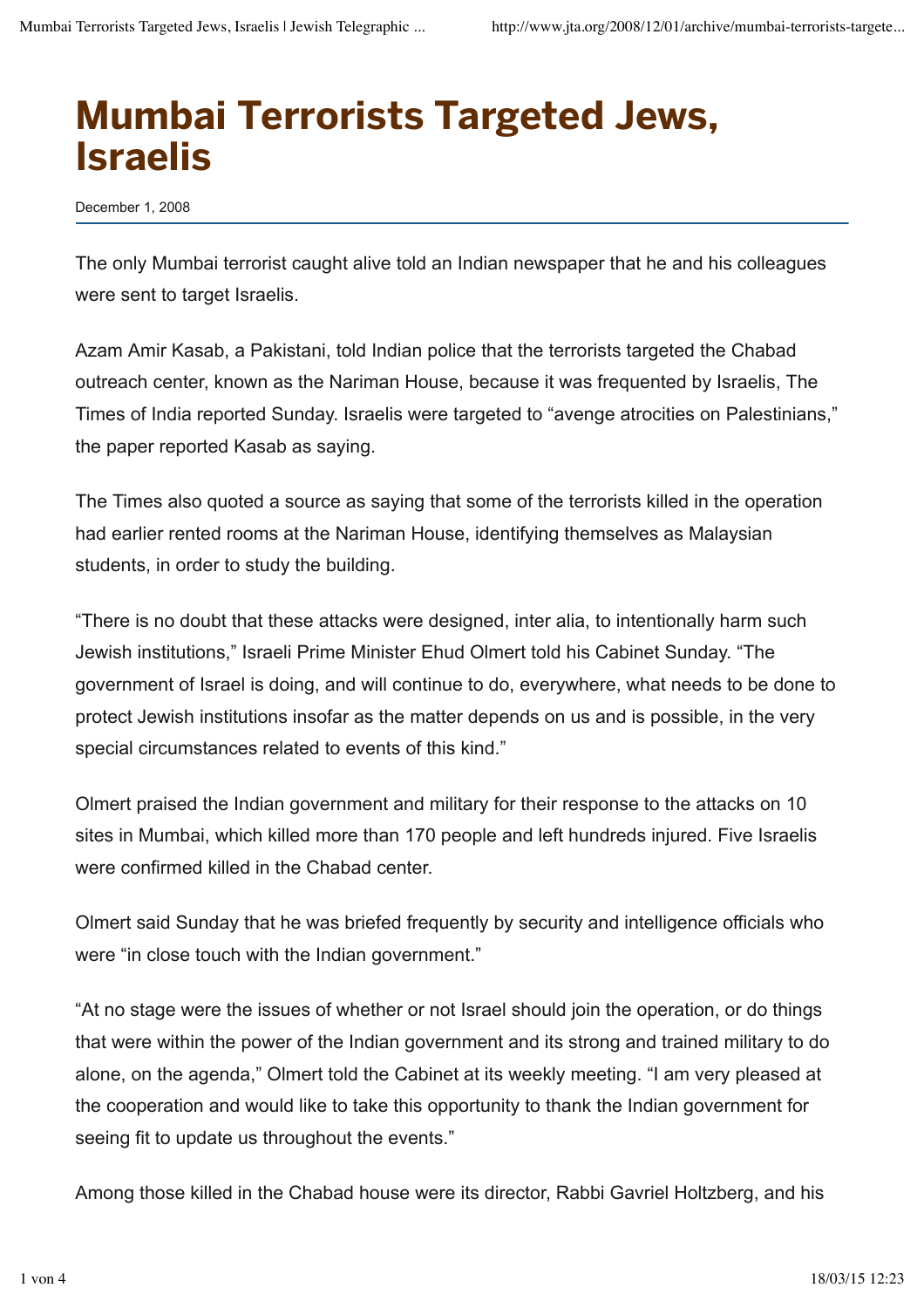wife, Rivkah. Rabbi Holtzberg was a dual U.S.-Israeli citizen; Rivkah was Israeli. A cook from the Nariman House had fled to safety earlier with the Holtzbergs' 2-year-old son, Moshe.

Also slain was Norma Shvarzblat Rabinovich, 50, who was scheduled to make aliyah. Rabinovich, a Mexican citizen, had plans to leave for Israel on Monday to join two of her three children already living there.

Israel has sent a forensics team, including experts on the identification of human remains, to Mumbai, Israeli media reported. The team will bring the bodies of the Israeli dead back to the country.

In addition, Israel has sent a group of anti-terrorism experts to Mumbai to study how the large-scale attack was carried out and who was behind it.

Israeli Foreign Minister Tzipi Livni, who at a Nov. 28 news conference in Jerusalem confirmed the five Israelis' deaths, said extremist Islamist hatred does not stop at Israel's shores.

"In India or elsewhere, there are extremist Islamic forces who donâ€™t accept our existence or the Western way of life," Livni said. "It's a shame that this kind of event must remind part of the Western of the world about this reality. The target is not just Israel but the West."

The Chabad center, at 5 Hormusji St., is a popular destination for young Israeli backpackers, who often make the trip after their compulsory army service. The Holtzbergs moved to Mumbai in 2003 from Brooklyn, N.Y., to do Jewish outreach work in India.

Israel Radio quoted Indian security officials as saying that the Israelis evidently were killed at the outset of the attacks and not during the commando raids to free them some two days later.

Gunmen armed with automatic rifles and grenades struck 10 locations in Mumbai on the night of Nov. 26 in coordinated attacks at sites frequented by Westerners, including hotels, restaurants and a railway station. The terrorists also took hostages at the Taj Mahal and Trident-Oberoi luxury hotels.

A little-known organization calling itself the Deccan Mujahideen claimed responsibility for the coordinated attacks. The group had taken responsibility for only a single prior attack. Its grievances were local, but its terrorist tactics are part of a global pattern that includes the most virulent strand of Israel hatred.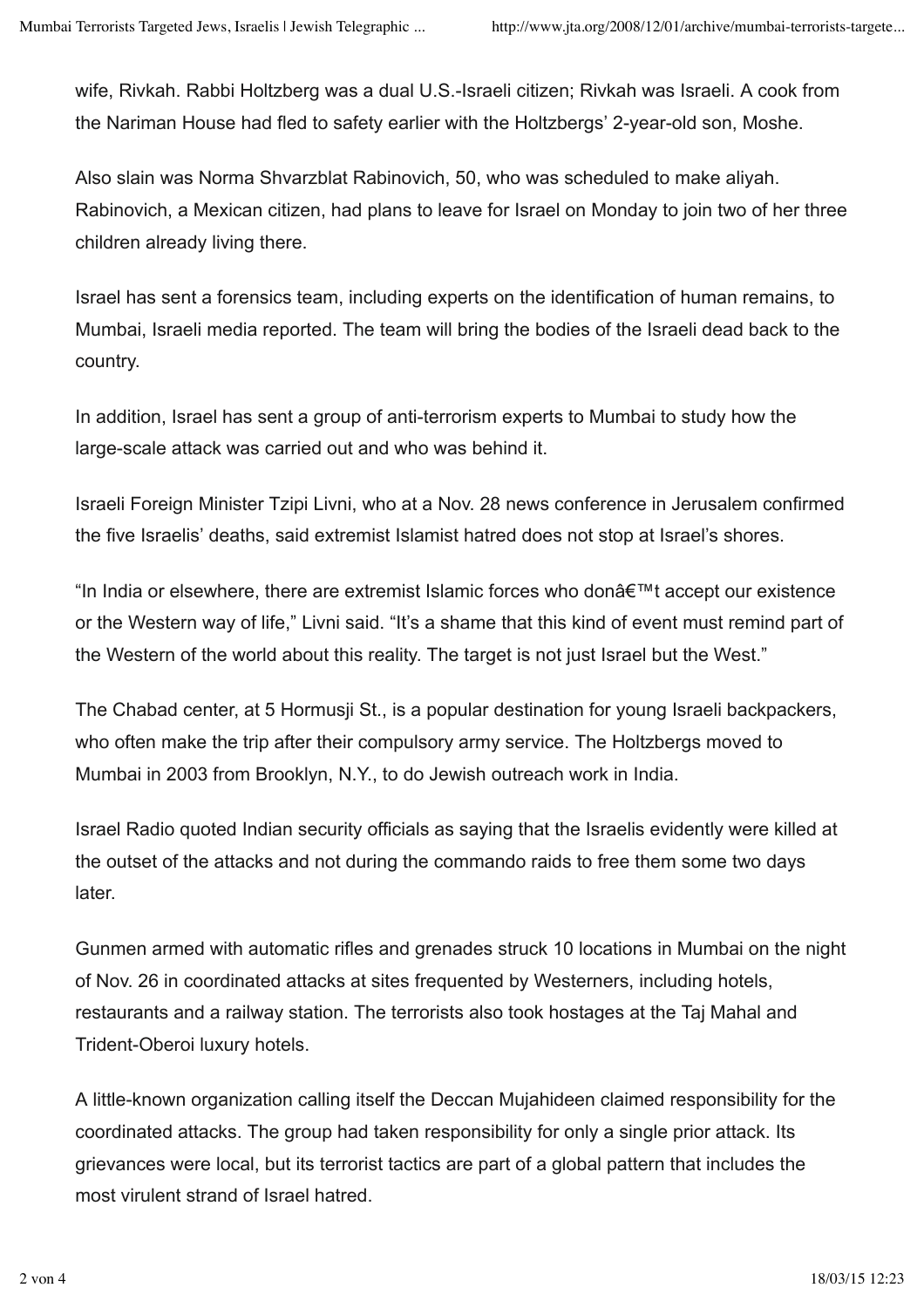The evidence suggested that Jews were targeted deliberately, Livni said. The Chabad House is tucked away at the end of an alley, suggesting that the raid there was not happenstance.

"We have no doubt that the targets of the terrorists were Jewish and Israeli, as well as American and British," Livni said.

Israel and India have shared common security interests in recent years, and India has become a leading buyer of Israeli arms and weapons technologies. Security teams from both nations happened to be meeting in New Delhi on Sept. 11, 2001; they turned on the TV and watched the attacks in the United States, sharing assessments together.

It's a natural fit between the world's most populous democracy and one of its smallest, said Jason Isaacson, the American Jewish Committee's director of international affairs.

"There's been close cooperation and consultation between India and Israel on counterterrorism and security," Isaacson told JTA on Nov. 28 after spending 36 hours in nearly nonstop consultations with AJC's representative in India, Priya Tandon, as well as with senior Indian, Israel and U.S. government officials. "This is a further reminder that all democracies face the threat of Islamic extremism."

India, a vast multicultural society, has welcomed Jews for centuries, perhaps as far back as the destruction of the Second Temple. Many believe that India's first Jews were shipwrecked refugees from the Roman expulsion in 70 C.E.

"There is no fertile ground for anti-Semitism" in India, Isaacson said. "It's a multiethnic society where Jews have always been comfortable and welcomed."

Relations were cool during the Cold War, when India's then-ruling Congress Party assiduously pursued non-aligned status. In the wake of the collapse of the Soviet Union at the end of the 1980s, India expanded ties with Israel, upgrading its Tel Aviv consulate to an embassy and developing robust relations with the Jewish state.

A key element to the relationship has been close ties with U.S. Jewish organizations, particularly in the pursuit of a closer relationship with the U.S. defense establishment. For Washington-area Jewish officials, a must-attend event in recent years has been the Indian Embassy's Chanukah party.

One component of that relationship was the establishment of the Chabad center in Mumbai.